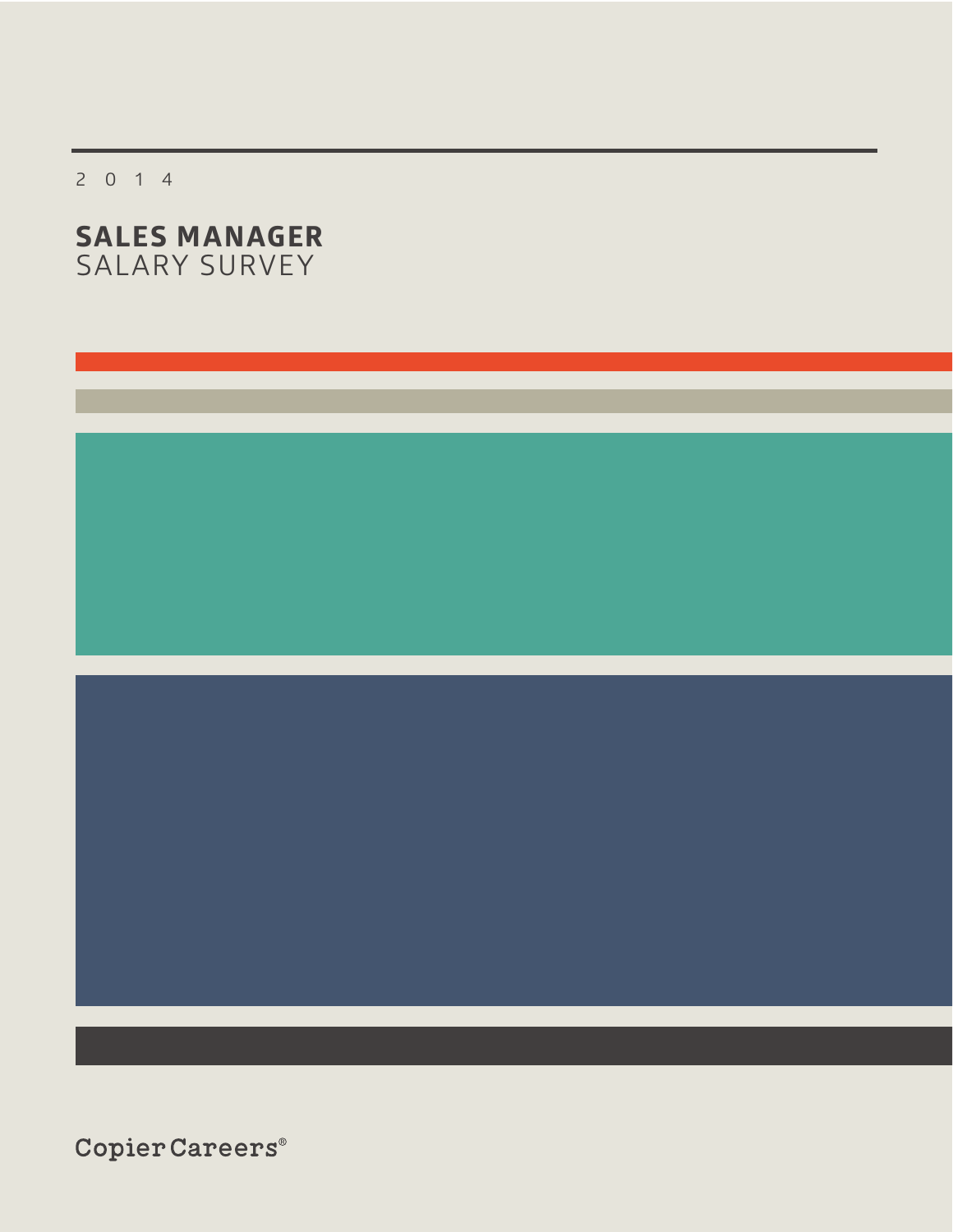# **In our 2013 Sales Manager Salary Survey, we wrote:** *"Sales managers are now beginning to understand the depth and breadth of solutions. And they're starting to realize there are a variety of opportunities out there, both within and outside of traditional copier dealerships. These are the signs of an evolving industry."*

**Fast-forward one year, and the changes that were just starting to emerge in 2013 have now firmly taken hold. The biggest pieces of the puzzle—technology, education, compensation, and enthusiasm—have come together over the past year, and the results are striking: double and triple digit growth in dealer revenues, swift increases in sales manager commissions, and a rising realization among sales professionals that the copier channel is no longer just a place to pass through on the way to IT or pharmaceutical sales jobs. On the contrary, the copier channel has become—perhaps for the first time in its history—a true destination industry for sales professionals. We have arrived.**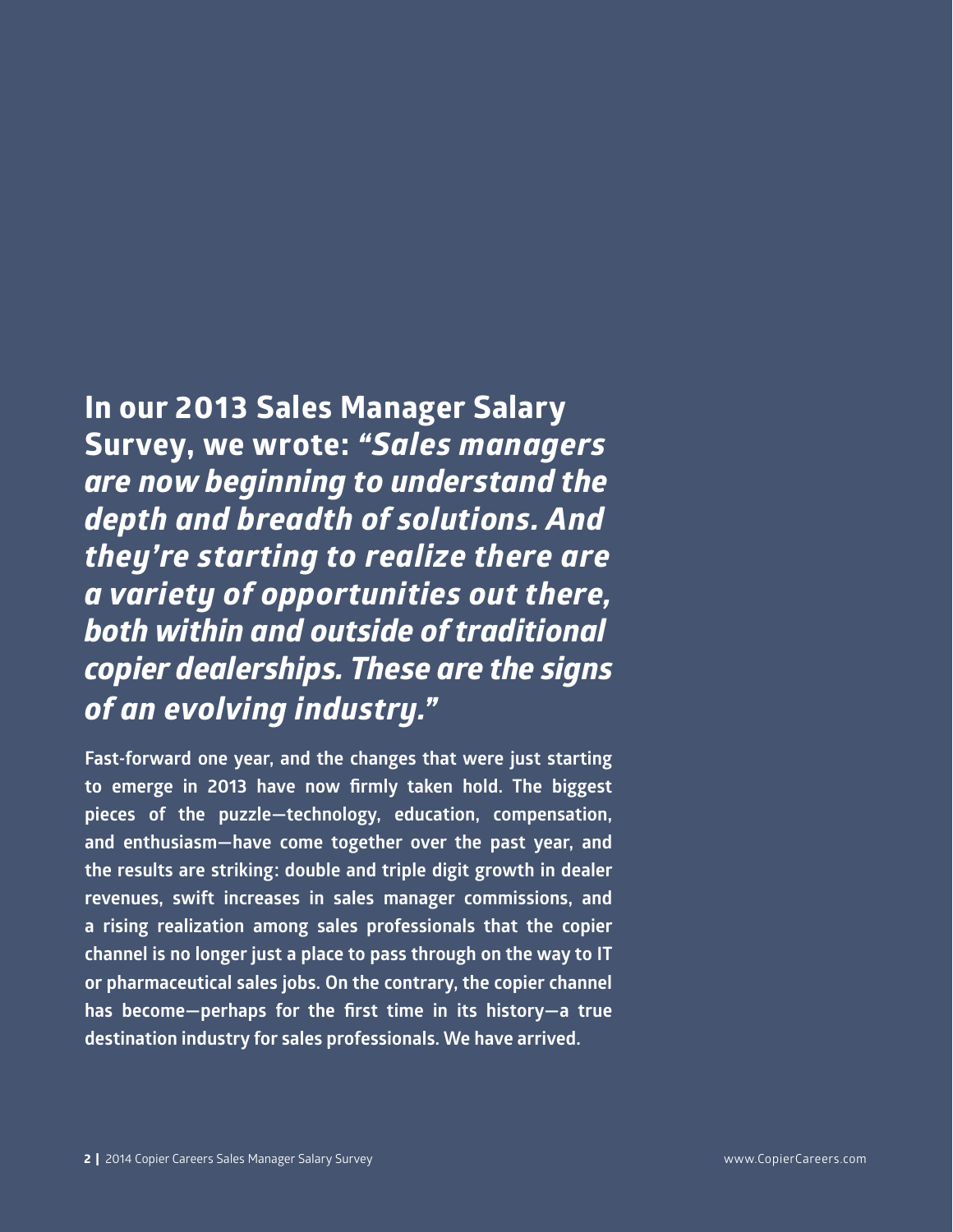

*In each of the past 12 years, Copier Careers has conducted* 

detailed yearly salary surveys of copier channel service technicians, service and operations managers, and sales managers*.* In 2011, we added a survey of copier channel sales representatives. The surveys track numerous data points and measure how well copier professionals are compensated, how happy they are in their jobs, and how well their employers are satisfying their needs. This year's Sales Manager Salary Survey reflects the responses of 1,069 copier channel sales managers who responded to our online survey between March 1, 2013 and March 15, 2014.

The largest group of survey respondents (44%) work for independent dealerships. The rest work for multilocation regional dealers (24%), national sales and service organizations (14%), OEMs (16%), and other employers (2%). For the first time in our survey's history, women account for more than 30 percent of all copier sales managers, an increase of 24 percent since 2004.

#### **COMPENSATION**

Although sales manager compensation dipped slightly during the Great Recession, by 2011 it had returned to growth mode. Since then, total average compensation has grown by more than \$30,000, driven largely by increases in sales manager commission. This year, average annual base pay came in at \$57,525 and average annual commissions amounted to \$86,209 for a total of \$143,734—a 4.4 percent rise since 2013. While these increases in sales manager compensation are naturally tied to sales growth, it is likely that they are also closely linked to improvements in the way dealerships are structuring their sales compensation plans.

"Over the past year or so, companies have gotten much better at knowing how to compensate their sales staff for managed print and managed network services and solutions," says Jessica Crowley, Director of Recruiting for Copier Careers. "When these technologies first began to be implemented, compensation plans suddenly got very complex and a lot of sales professionals felt they weren't being compensated fairly. Thankfully, it seems that many of those issues have worked themselves out now that dealerships have grown accustomed to the new solutions-based business model."

Copier Careers president Paul Schwartz credits these improvements to the large numbers of new back office staff, controllers, and CFOs who have joined copier dealerships within the past few years. "Once MPS and MNS started gaining traction in the market, it became clear that the accounting and reporting methods many dealerships had in place were not sophisticated enough to handle the complexities of a solutions-based business model," says Schwartz. "To deal with these challenges, dealerships have added large numbers of new back office staff over the past 24 months. The resulting process improvements have enabled dealers to restructure their compensation plans in a way that makes more sense for everybody."

#### **SELLING SALES MANAGERS ON THE RISE**

During the same period in which the industry has made its successful transition to a solutions-based business model, we've seen tremendous growth in a position that just a few years ago was almost unheard of in the copier channel: the selling sales manager. That these two changes have occurred in tandem is no coincidence.

"In the past year, we have placed as many selling sales managers as we have traditional sales managers," says Crowley. "When we first started advertising for these positions, we saw a lot of hesitation from candidates—the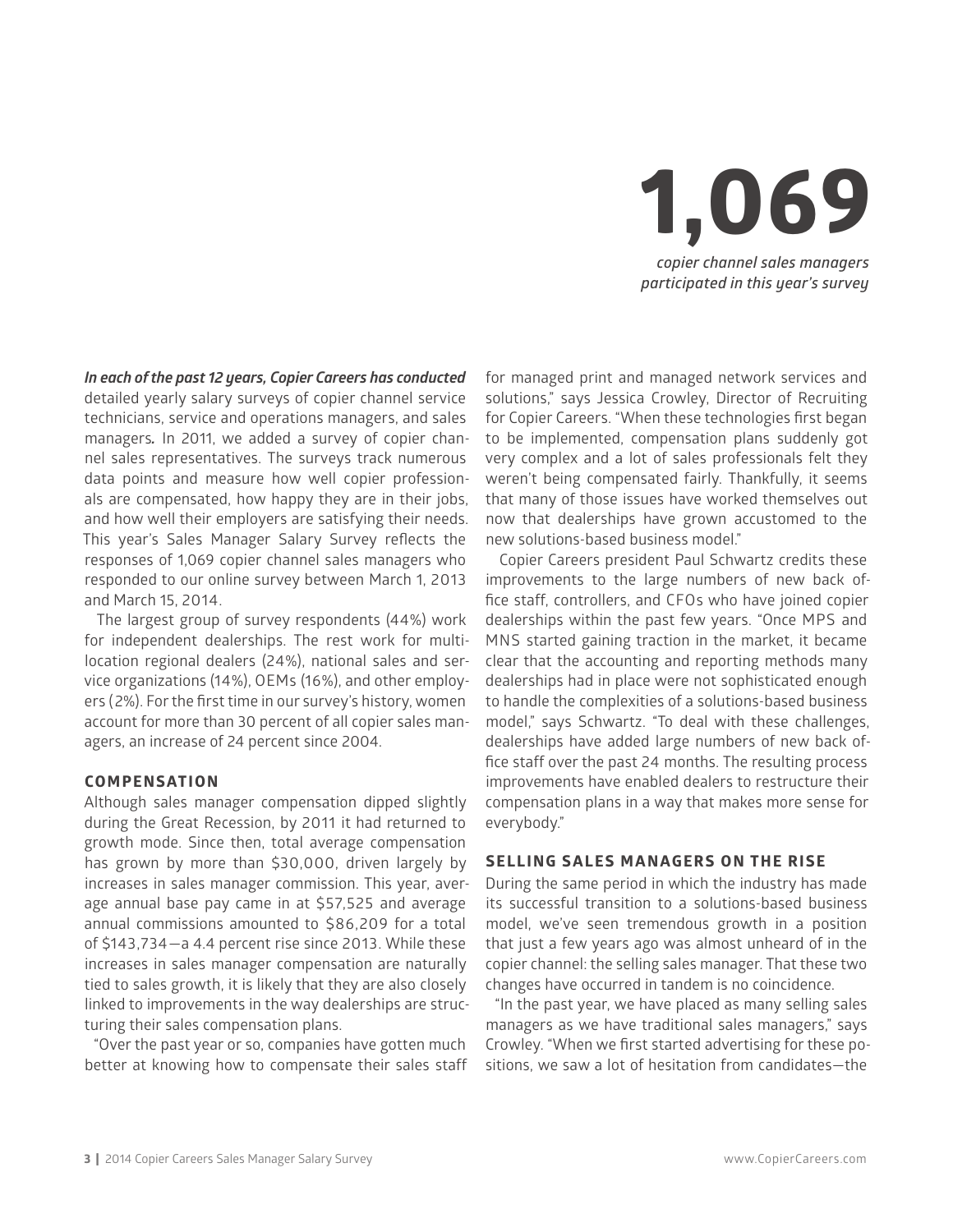widespread belief was that you could either be a good sales rep or a good manager, but that it wasn't possible to do both. In a short span of time, however, those fears have subsided. People are beginning to realize not only that it's possible to sell as well as manage, but that it's possible do it with a very high level of success."

According to Schwartz, the re-emergence of the selling sales manager in this industry is directly related to the rise of MPS and MNS.

"For several years, the selling sales manager really went out of favor in this industry," he says. "But I think MPS and MNS made it viable again, because selling solutions has made it possible to sell a lot more with a lot less personal involvement. It's a very different job now than it was five years ago."

#### **GROWING APPRECIATION FOR TECH**

In our Service Technician and Service/Operations Managers surveys, we have written at length about the need for technical staff to be interested in and excited about new technologies. But the same enthusiasm for innovation that characterizes great hybrid technicians has also become an increasingly common trait on the sales side of the business, as sales managers have awakened to the sales potential of MPS and MNS.

In 2004, only 7 percent of sales managers surveyed said that the ability to work with innovative IT solutions was important to them. A decade later, that figure has risen to 71 percent—a tenfold increase. The percentage of sales managers who say they strongly value having a company-provided computer has also risen precipitously over the past decade, from 5 percent in 2004 to 95 percent today. While this figure is in part reflective of the larger role computers and the internet play in our daily lives, it also suggests a generational shift among copier channel sales managers.

"The older generation is retiring," says Schwartz. "And these sales manager positions are increasingly being filled by a generation that is more excited about tech and more comfortable with technological advances."

In addition, we've seen a significant increase in the percentage of sales managers who have received OEM training. In fact, the number of respondents who list OEM training as their highest level of education has nearly doubled over the past decade, from 194 people in 2004 to 375 to-

day. While these numbers represent only a small fraction of total sales managers, they highlight the increasingly technical nature of the job. To successfully sell solutions, you have to have an understanding of the underlying technology that makes them tick. Employers have been working to improve the technical sophistication of their sales managers in a number of ways, most notably by increasing their support for educational programs. The number of sales managers whose employers reimburse them for certifications has increased by 31 percent since 2004, and the number who are reimbursed for further education or training has increased by 26 percent since 2004. Despite these efforts, however, it is a struggle for many dealerships to hire qualified sales managers, and for sales managers to hire qualified reps.

"Every sales manager or selling sales manager we talk to is in recruiting mode all the time," says Crowley. "They simply can't find enough people, fast enough. And of course the experienced, successful reps often have little interest in changing jobs—they're already successful where they are, so it's very difficult to convince them to make a lateral move to a new dealership. This is where the selling sales manager position can be used as a recruiting tool—it provides ambitious reps a path into management with less financial risk for the dealer."

#### **A DESTINATION FOR SALES**

While there will probably always be a place for dealerships that simply sell boxes, it's irrefutable that this industry has turned a corner. We are in now in a solutions business, and the hardware is primarily a delivery mechanism for software-powered services. Despite some initial growing pains for sales managers, the net change has been positive.

"As recently as four or five years ago, this was not a destination industry for sales professionals," says Schwartz. "You'd work three or five years in the copier channel, then you'd move on to a more lucrative job in a more prestigious industry. But thanks to MPS and MNS, the whole game has changed. In many ways, the sales manager's job is more challenging than it used to be, but it is also much more rewarding—financially as well as personally. Today's copier channel sales managers have got a good thing going. And as time goes on, we believe it's only going to get better."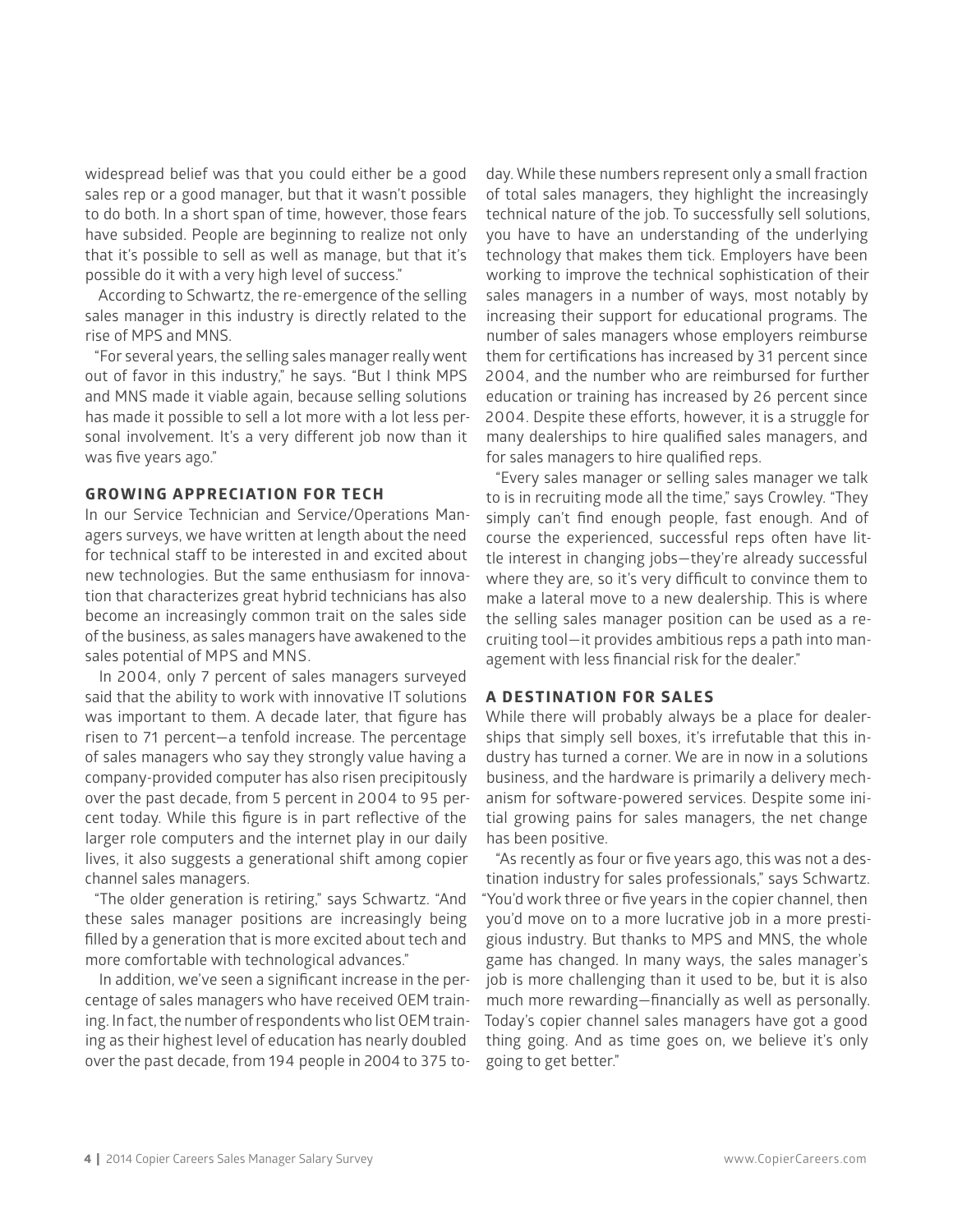# **Demographics**

*Of the 1,069 copier channel sales managers who participated in this year's survey, 70 percent are male, and 44 percent work for an independent copier dealership. Nearly three-fourths supervise fewer than ten people.*

#### **GENDER DISTRIBUTION**





# **HOW MANY EMPLOYEES DO YOU SUPERVISE? HOW MANY EMPLOYEES DO**



#### **INDUSTRY SEGMENT**

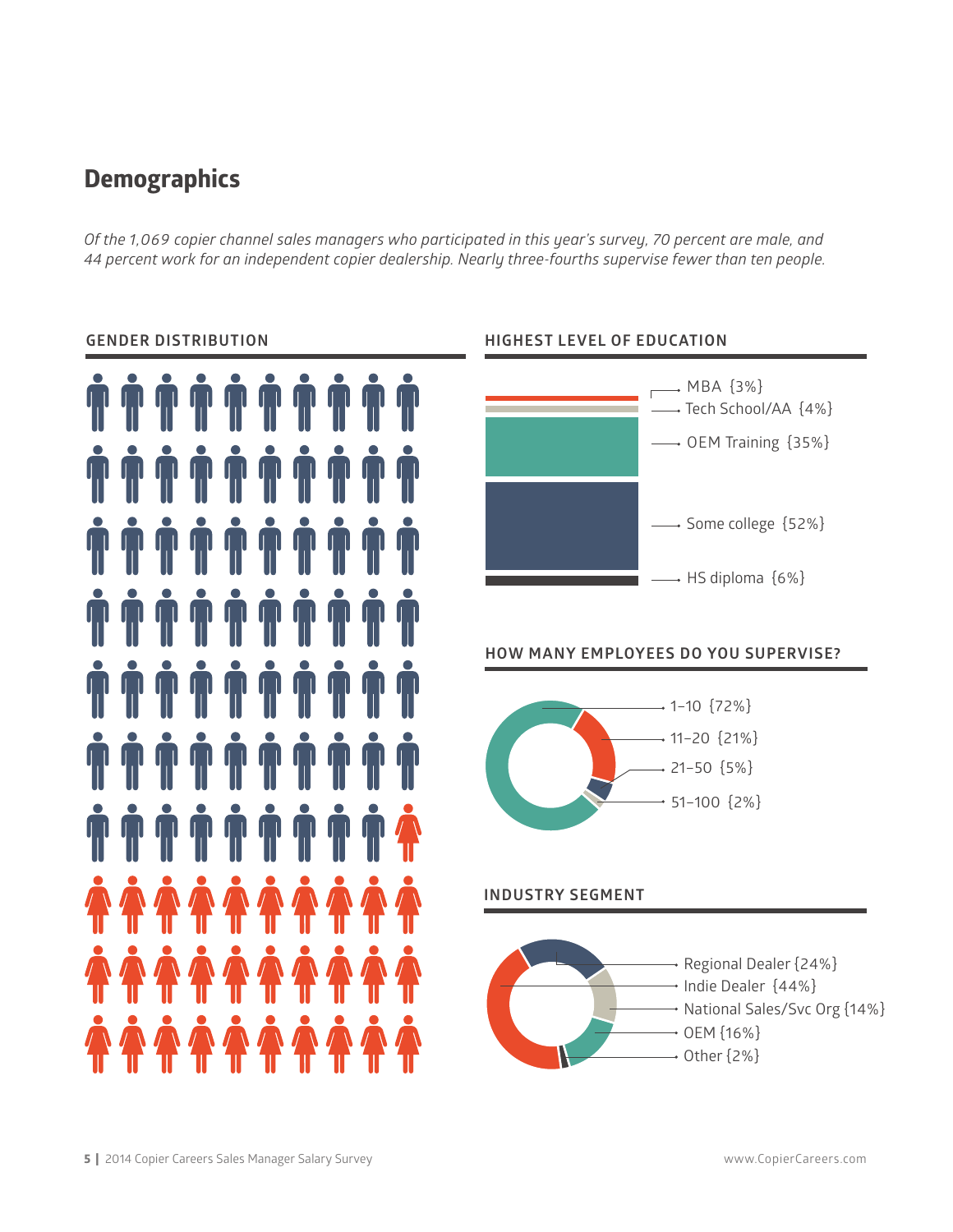## **Compensation**

*Overall compensation for sales managers has been on the rise, with significant increases in commissions over the past few years. Dealership growth, solutions, and better compensation plans have all played a part.* 

#### **AVERAGE ANNUAL COMPENSATION, 2004–2014**

|                   | 2004      | 2006      | 2008      | 2010      | 2012      | 2013      | 2014      |
|-------------------|-----------|-----------|-----------|-----------|-----------|-----------|-----------|
| Base pay          | \$42,211  | \$44,322  | \$48,678  | \$48,699  | \$54,231  | \$56,400  | \$57,525  |
| <b>Commission</b> | \$62,121  | \$66,444  | \$73,136  | \$65,440  | \$77,034  | \$81,331  | \$86,209  |
| Total             | \$104,332 | \$110,766 | \$121,814 | \$114,139 | \$131,265 | \$137,731 | \$143,734 |

#### **SATISFACTION WITH COMPENSATION**

| Very<br>Dissatisfied<br>${9\%}$ | Dissatisfied<br>[20%] | Neutral<br>[24%] | Satisfied<br>[27%] | Very<br>Satisfied<br>${20%}$ |
|---------------------------------|-----------------------|------------------|--------------------|------------------------------|

#### **TOP NON-CASH/INDIRECT CASH AWARDS**

- 1. Company car/car allowance (96%)
- 2. Health benefits (95%)
- 3. Certification reimbursement (31%)
- 4. Further education/training (28%)
- 5. Company-paid phone/internet (22%)

#### **TOP REASONS FOR RECEIVING BONUSES**

- 1. Personal performance (97%)
- 2. Signing bonus (44%)
- 3. Certification/training (41%)
- 4. Project milestone completion (39%)
- 5. Retention bonus (27%)